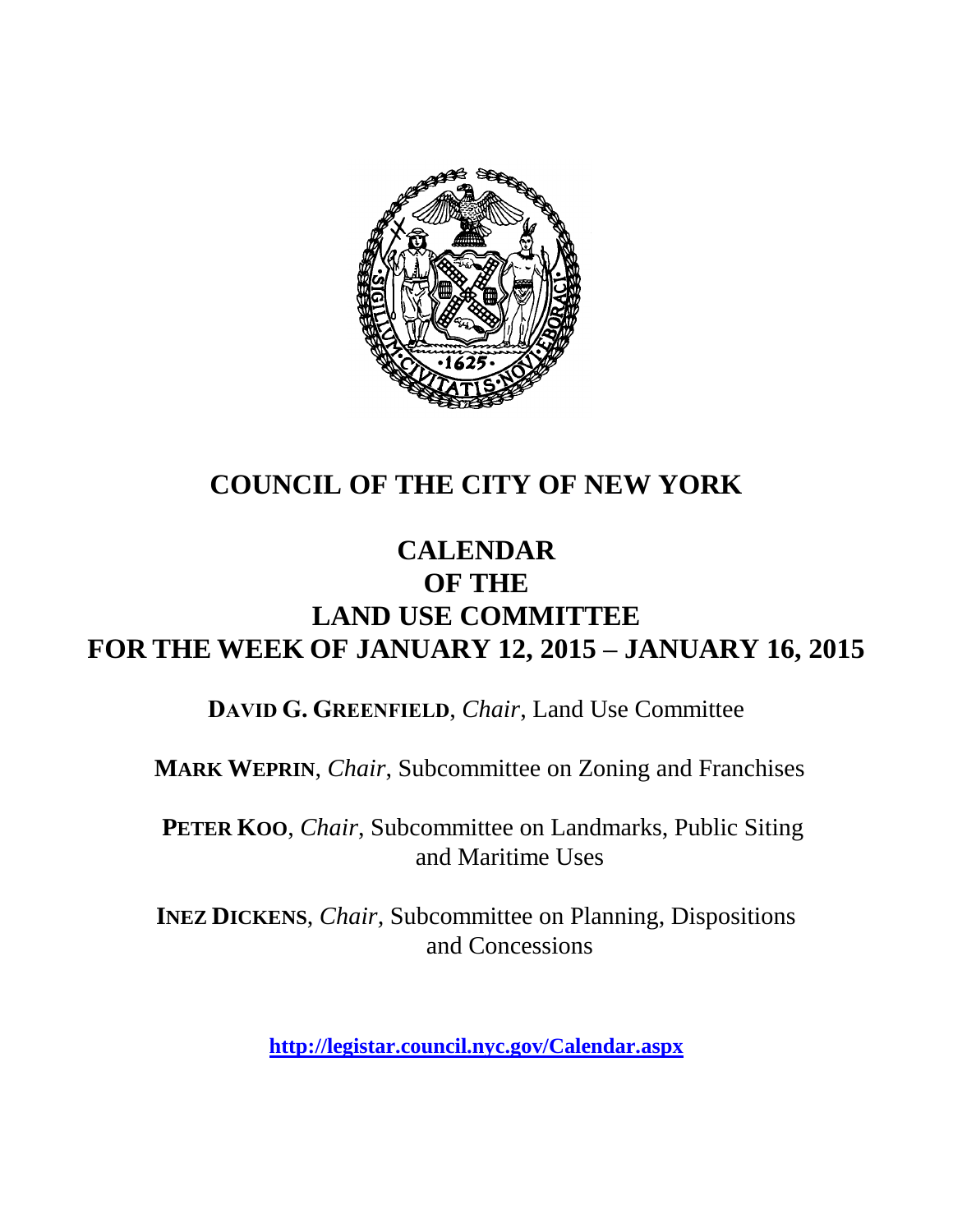#### **SUBCOMMITTEE ON ZONING AND FRANCHISES**

The Subcommittee on Zoning and Franchises will hold a public hearing on the following mattersin the **Council Committee Room, 16th Floor, 250 Broadway,** New York City, New York 10007, commencing at **9:30 A.M. on Tuesday, January 13, 2015:**

#### **L.U. NO. 169 ELEVEN FOOD AND BEVERAGE MANHATTAN CB - 1 20145332 TCM**

Application pursuant to Section 20-225 of the Administrative Code of the City of New York, concerning the petition of Eleven Food and Beverage Inc., d/b/a Eleven Food and Beverage, for a revocable consent to establish, maintain and operate an enclosed sidewalk café located at 11 Avenue of the Americas (a/k/a 11 Sixth Avenue).

#### **L.U. NO. 164 SPECIAL WEST CHELSEA DISTRICT EXPANSION**

#### **MANHATTAN CB - 4 N 150102 ZRM**

Application submitted by the Department of City Planning pursuant to Section 201 of the New York City Charter, for an amendment of the Zoning Resolution of the City of New York, relating to Article IX, Chapter 8 (Special West Chelsea District) to expand the Special District and Article I, Chapter 4 (Sidewalk Café Regulations), to modify bulk regulations, amend street wall regulations, clarify rear yard provisions, correct maximum building heights permitted in Subarea C, and to allow unenclosed sidewalk cafes in areas of the Special District within Community District 4, Borough of Manhattan.

Matter in underline is new, to be added. Matter in strikeout is to be deleted. Matter with ## is defined in Section 12-10. \* \* \* indicates where unchanged text appears in the Zoning Resolution.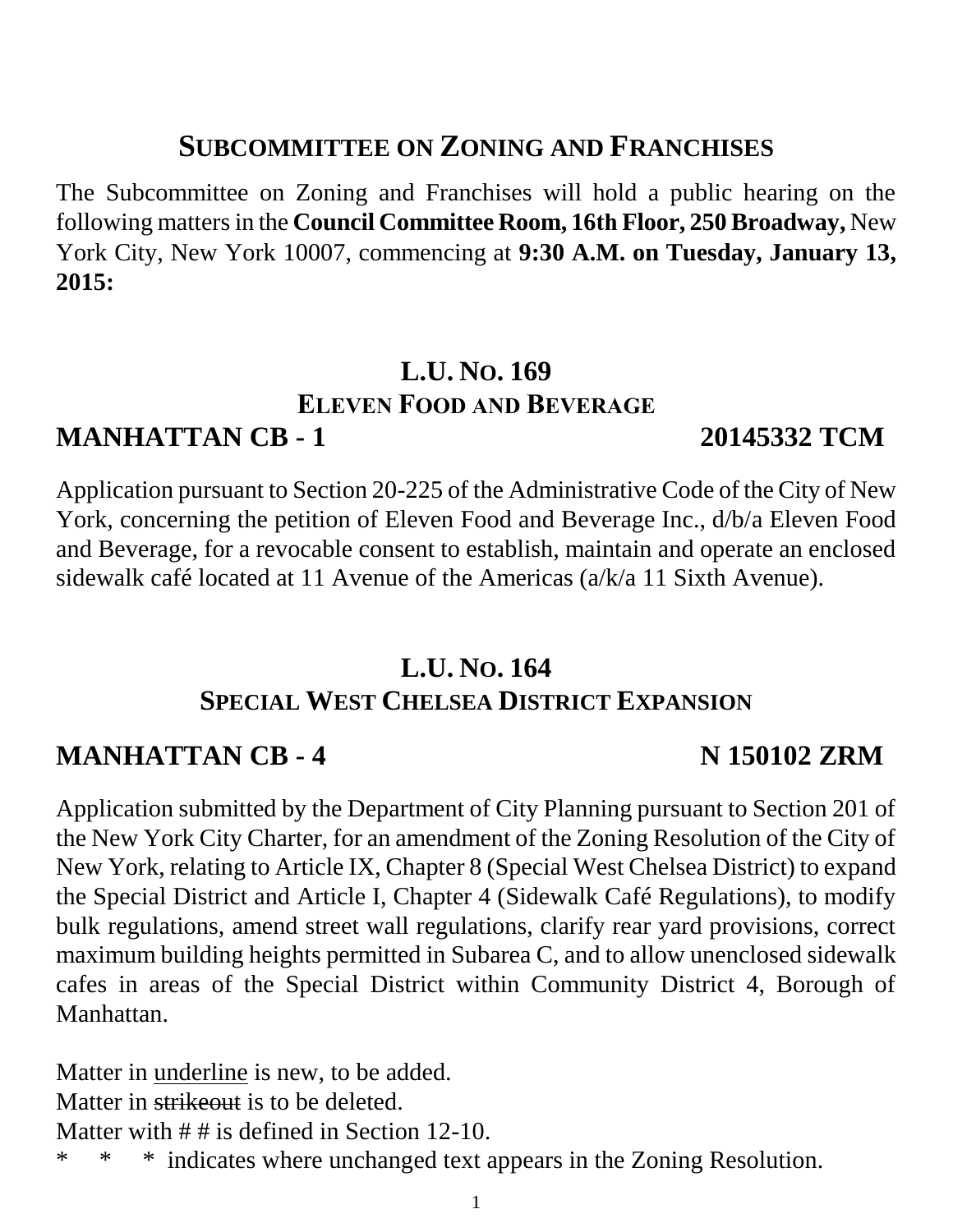#### **Article I GENERAL PROVISIONS**

**\* \* \***

**Chapter 4 Sidewalk Cafe Regulations**

**\* \* \***

## **14-40 AREA ELIGIBILITY FOR SIDEWALK CAFES**

**\* \* \***

#### **14-44 Special Zoning Districts Where Certain Sidewalk Cafes Are Permitted**

#Enclosed# or #unenclosed sidewalk cafes# shall be permitted, as indicated, in the following special zoning districts, where allowed by the underlying zoning. #Small sidewalk cafes#, however, may be located on #streets# or portions of #streets# within special zoning districts pursuant to the provisions of Section 14-43 (Locations Where Only Small Sidewalk Cafes Are Permitted).

|                                            |                | #Enclosed #Unenclosed |
|--------------------------------------------|----------------|-----------------------|
|                                            | Sidewalk       | Sidewalk              |
| Manhattan                                  | Cafe#          | Cafe#                 |
|                                            |                |                       |
| * * *                                      |                |                       |
| <b>United Nations Development District</b> | N <sub>0</sub> | Yes                   |
| <b>West Chelsea District</b>               | No             | $Yes^5$               |

<sup>1</sup> #Unenclosed sidewalk cafes# are allowed on Greenwich Avenue

2 #Unenclosed sidewalk cafes# are not allowed on State, Whitehall or Chambers Streets or Broadway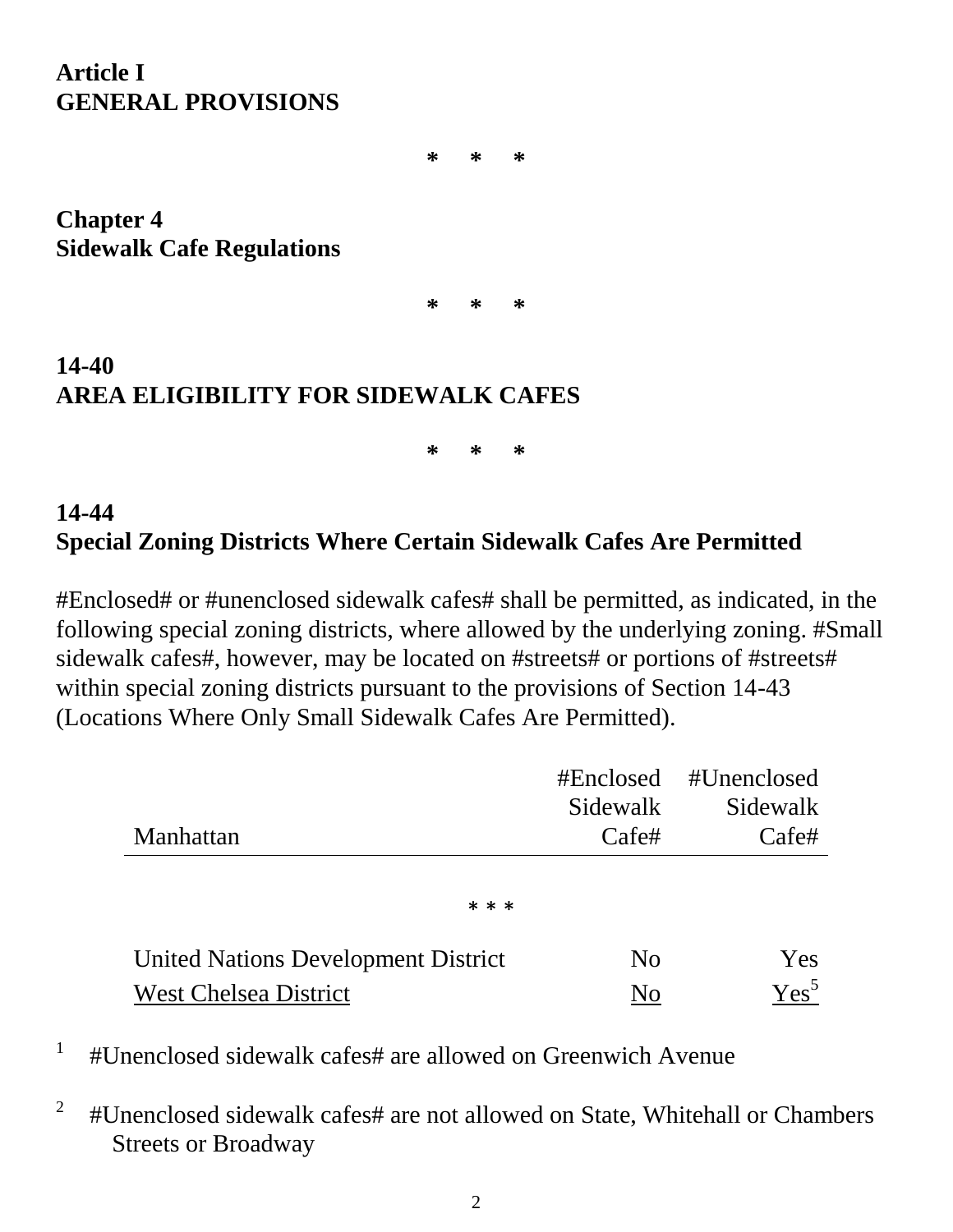- 3 #Enclosed sidewalk cafes# are allowed in Subdistrict B
- <sup>4</sup> #Unenclosed sidewalk cafes# are allowed on the east side of Malcolm X Boulevard between West 125th and West 126th Streets, on the west side of Malcolm X Boulevard between West 124th and West 125th Streets and on the east side of Fifth Avenue between East 125th and East 126th Streets
- <sup>5</sup> #Unenclosed sidewalk cafes# are allowed only on #wide streets#

**\* \* \* ARTICLE IX SPECIAL PURPOSE DISTRICTS \* \* \* Chapter 8 Special West Chelsea District**

**98-40 SPECIAL YARD, HEIGHT AND SETBACK, AND MINIMUM DISTANCE BETWEEN BUILDINGS REGULATIONS**

**\* \* \***

#### **98-41 Special Rear Yard Regulations**

west side of the High Line. The #yard# regulations of the underlying district shall apply, except as modified in this Section, 98-41. that In all districts, no #rear yard# regulations shall apply to any #zoning lot# that includes a #through lot# portion that is contiguous on one side to two #corner lot# portions and such #zoning lot# occupies the entire #block# frontage of the #street#. Where a #rear yard equivalent# is required by either Section 23-532 (Required rear yard equivalents) or Section 43-28 (Special Provisions for Through Lots), it shall be provided only as set forth in paragraph (a) of either of such Sections, as applicable. However, in M1-5 Districts, a #building# existing prior to [effective date of text amendment] may be #enlarged# pursuant to Section 43-28, paragraph (b), provided that such #building# is on a #zoning lot*#* located entirely within 150 feet of the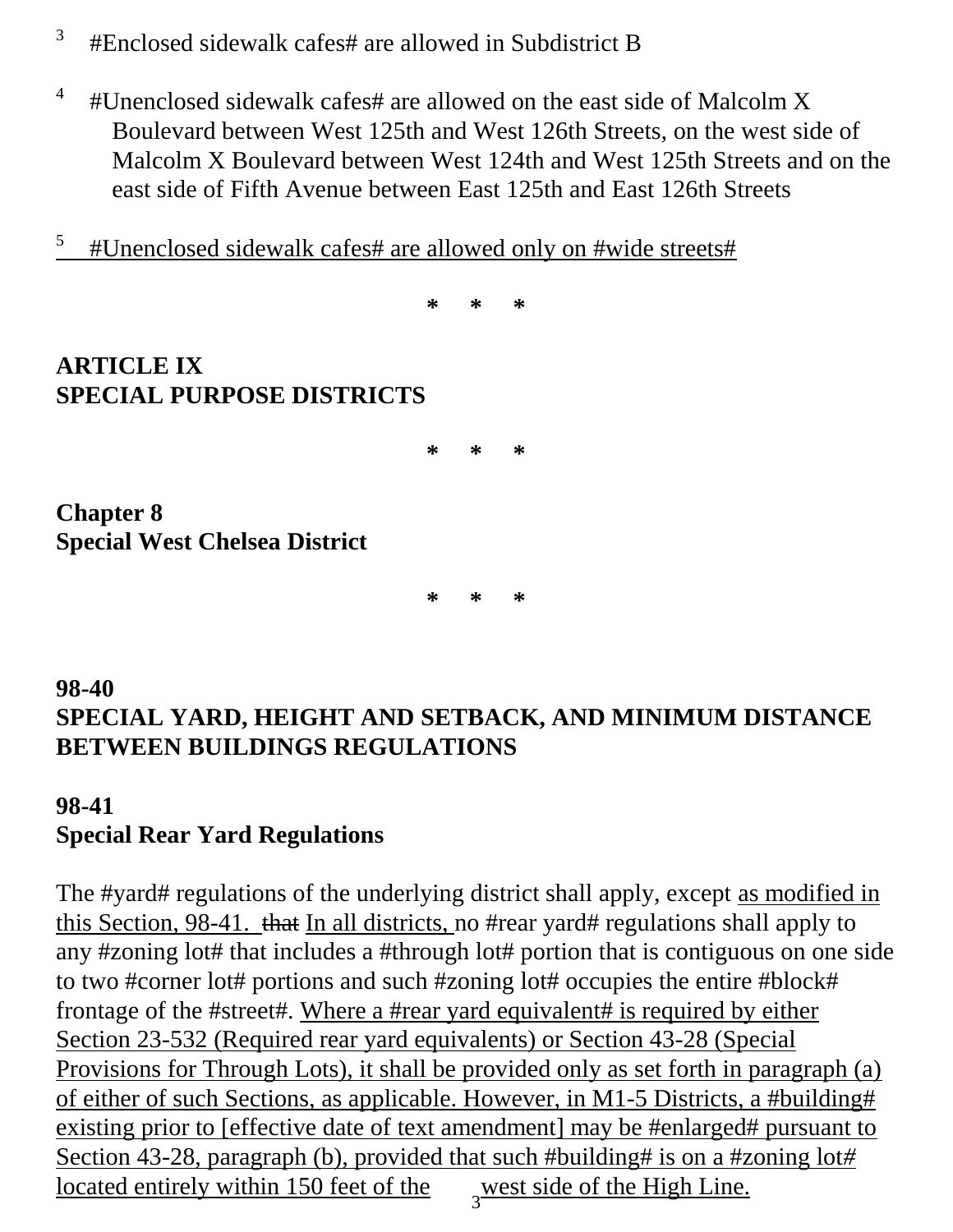### **98-42 Special Height and Setback Regulations**

**\* \* \***

#### **98-423 Street wall location, minimum and maximum base heights and maximum building heights**

The provisions set forth in paragraph (a) of this Section shall apply to all #buildings or other structures#. Such provisions are modified for certain subareas as set forth in paragraphs (b) through (g) of this Section.

(a) On #wide streets#, and on #narrow streets# within 50 feet of their intersection with a #wide street#, the #street wall# shall be located on the #street line# and extend along such entire #street# frontage of the #zoning lot# up to at least the minimum base height specified in the table in this Section. On #corner lots# with both #wide# and #narrow street# frontages, beyond 50 feet of their intersection with a #wide street#, the a #street wall# with a minimum height of 15 feet shall be located on the #narrow street line# between 50 and 100 feet from its intersection with a #wide street#. On #zoning lots# with only #narrow street# frontages, the #street wall# shall be located on the #street line# and extend along at least 70 percent of the #narrow street# frontage of the #zoning lot# up to at least the minimum base height specified in the table in this Section.

Where #street walls# are required to be located on the #street line#, recesses, not to exceed three feet in depth from the #street line#, shall be permitted on the ground floor where required to provide access to the #building#. Above a height of 12 feet, up to 30 percent of the #aggregate width of street walls# may be recessed beyond the #street line#, provided any such recesses deeper than 10 feet along a #wide street#, or 15 feet along a #narrow street#, are located within an #outer court#. Furthermore, no recesses shall be permitted within 30 feet of the intersection of two #street lines# except that, to allow articulation of #street walls# at the intersection of two #street lines#, the #street wall# may be located anywhere within an area bounded by the two #street lines# and a line connecting such #street lines# at points 15 feet from their intersection.

**\* \* \***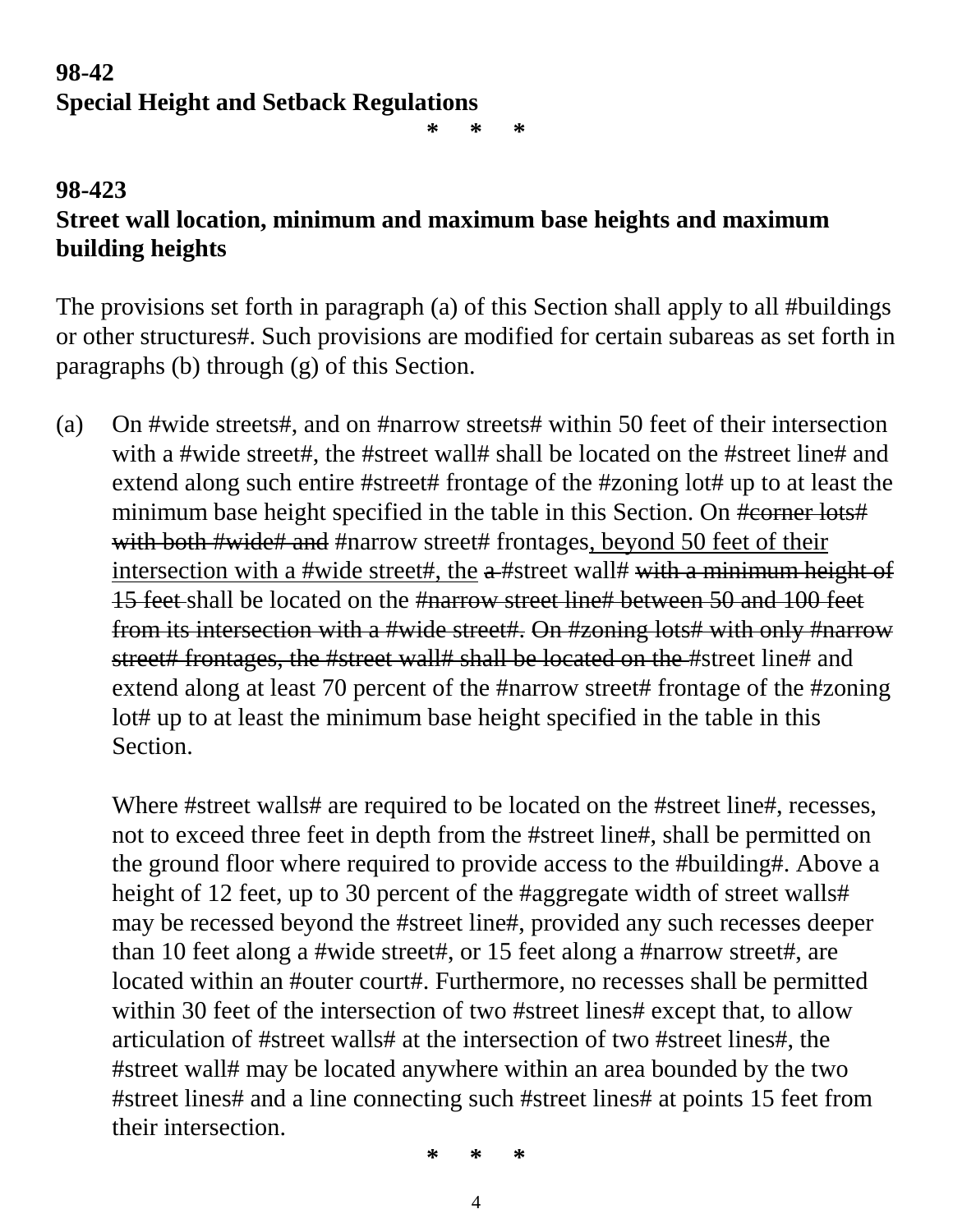#### MINIMUM AND MAXIMUM BASE HEIGHT AND MAXIMUM BUILDING HEIGHT BY DISTRICT OR SUBAREA

|                            |                   | Minimum   | Maximum         | Maximum    |
|----------------------------|-------------------|-----------|-----------------|------------|
|                            |                   | Base      | Base            | #Building  |
| <b>District or Subarea</b> |                   | Height    | Height          | # Height   |
|                            |                   | (in feet) | (in feet)       | (in feet)  |
| $C6-2A$                    |                   | 60        | 85              | 120        |
| $C6-3A$                    |                   | 60        | 102             | 145        |
| $M1-5$                     |                   | 50        | 95              | 135        |
| Subarea A                  | within 50 feet of | 60        | 85              |            |
|                            | a #wide street#   |           |                 |            |
|                            | between 50 and    | 15        | 85              |            |
|                            | 100 feet of a     |           |                 |            |
|                            | #wide street#     |           |                 |            |
|                            | for #zoning       | 40        | 60              |            |
|                            | lots# with only   |           |                 |            |
|                            | #narrow street#   |           |                 |            |
|                            | frontage          |           |                 |            |
| Subarea B                  |                   | 60        | 95              | 135        |
| Subarea C                  | for #zoning       | 60        | 110             | 110        |
|                            | lots# with only   |           |                 |            |
|                            | #narrow street#   |           |                 |            |
|                            | frontage          |           |                 |            |
|                            | for #zoning       | $105^2$   | $125^2$         | $145125^2$ |
|                            | lots# with Tenth  |           |                 |            |
|                            | Avenue frontage   |           |                 |            |
|                            | for #zoning       | $125^2$   | $145^2$         | $145^2$    |
|                            | lots# with        |           |                 |            |
|                            | Eleventh          |           |                 |            |
|                            | Avenue frontage   |           |                 |            |
| Subarea D                  |                   | 60        | 90              | $250^1$    |
| Subarea E                  |                   | 60        | $105^3$         | $120^3$    |
| Subarea F                  |                   | $60^2$    | 80 <sup>2</sup> | $80^2$     |
| Subarea G                  | for #zoning       | 60        | 95              | 95         |
|                            | lots# with only   |           |                 |            |
|                            | #narrow street#   |           |                 |            |
|                            | frontage          |           |                 |            |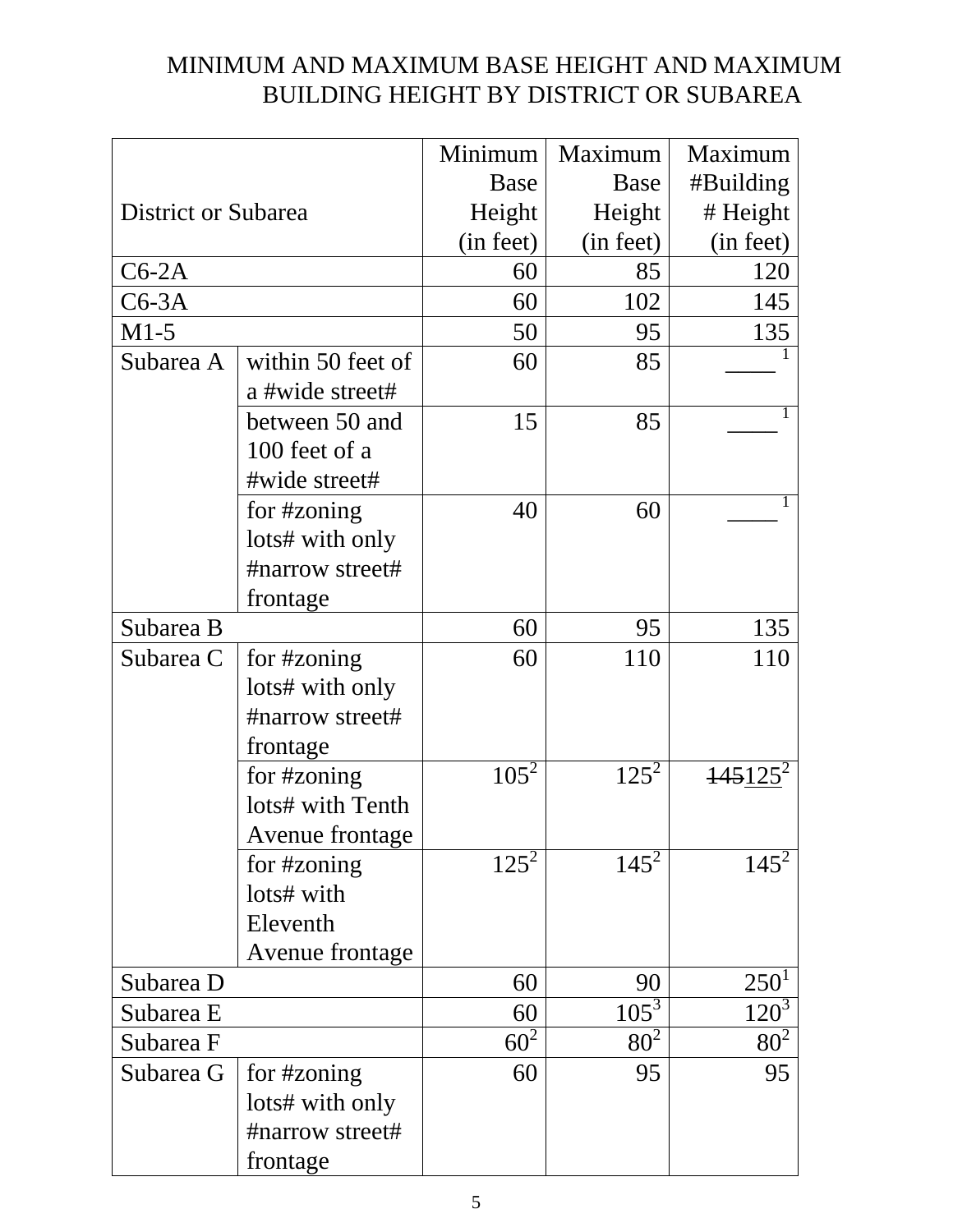|           | for #zoning<br>lots# with #wide | $105^2$         | $120^2$   | $120^2$   |
|-----------|---------------------------------|-----------------|-----------|-----------|
|           | street# frontage                |                 |           |           |
| Subarea H |                                 | 60 <sup>4</sup> | $85^{4}$  |           |
| Subarea I | within 300 ft. of               | 60              | 85        | $120^5$   |
|           | Tenth Ave.                      |                 |           |           |
|           | between W.                      |                 |           |           |
|           | 16th St. & W.                   |                 |           |           |
|           | 17th St.                        |                 |           |           |
|           | all other areas                 | 60              | 105       | 135       |
| Subarea J | Midblock Zone                   | <b>NA</b>       | $110^6$   | $130^6$   |
|           | Ninth Avenue                    | <b>NA</b>       | $130^{6}$ | $135^{6}$ |
|           | Zone                            |                 |           |           |
|           | <b>Tenth Avenue</b>             | <b>NA</b>       | $185^{6}$ | $230^6$   |
|           | Zone                            |                 |           |           |

1 see Section 98-423, paragraph (b)

- 2 see Section 98-423, paragraph (c)
- 3 see Section 98-423, paragraph (d)
- 4 see Section 98-423, paragraph (e)
- 5 see Section 98-423, paragraph (f)

6 see Section 98-423, paragraph (g)

**\* \* \***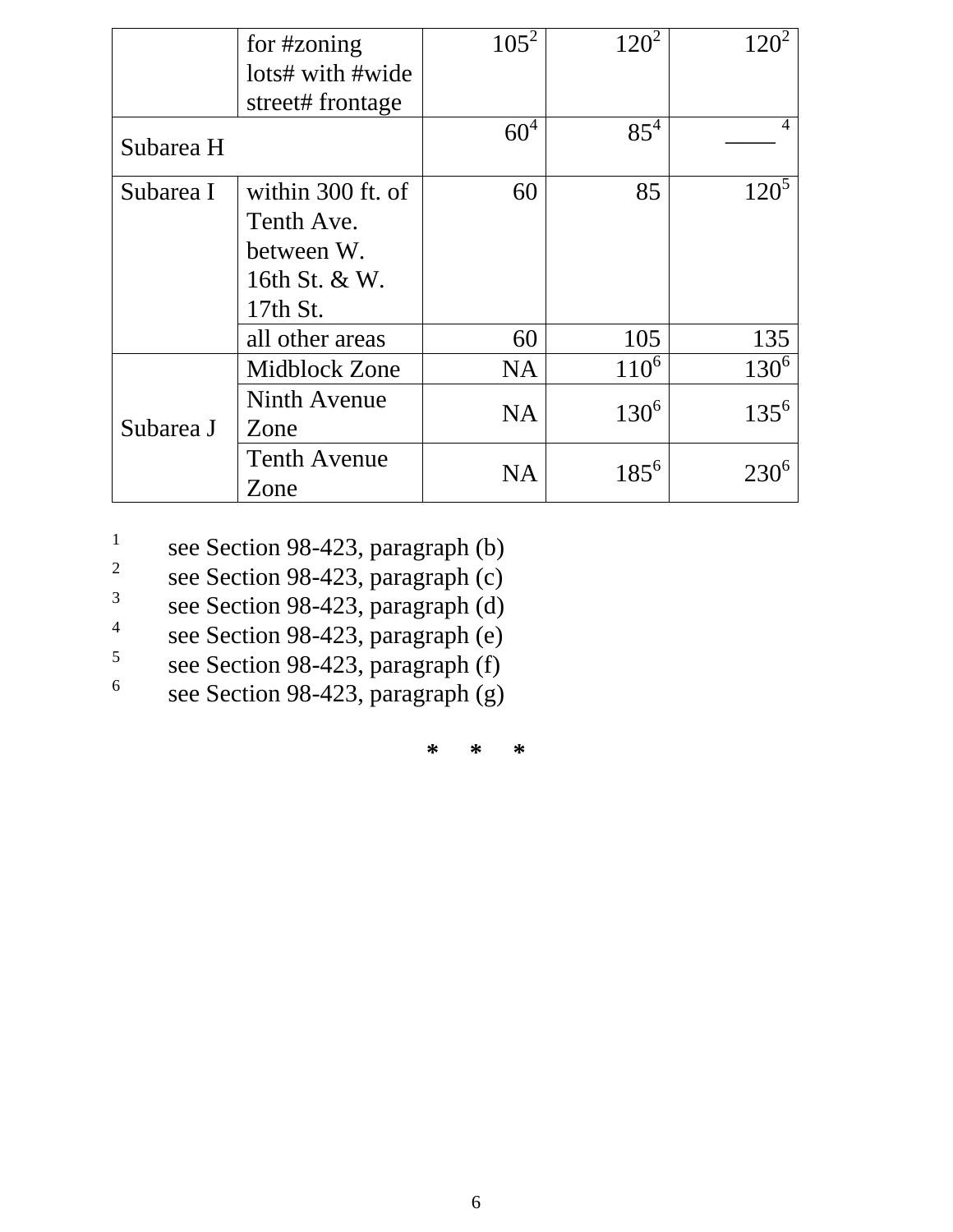#### [Text map to be deleted] **Appendix A Special West Chelsea District and Subareas** (98A)

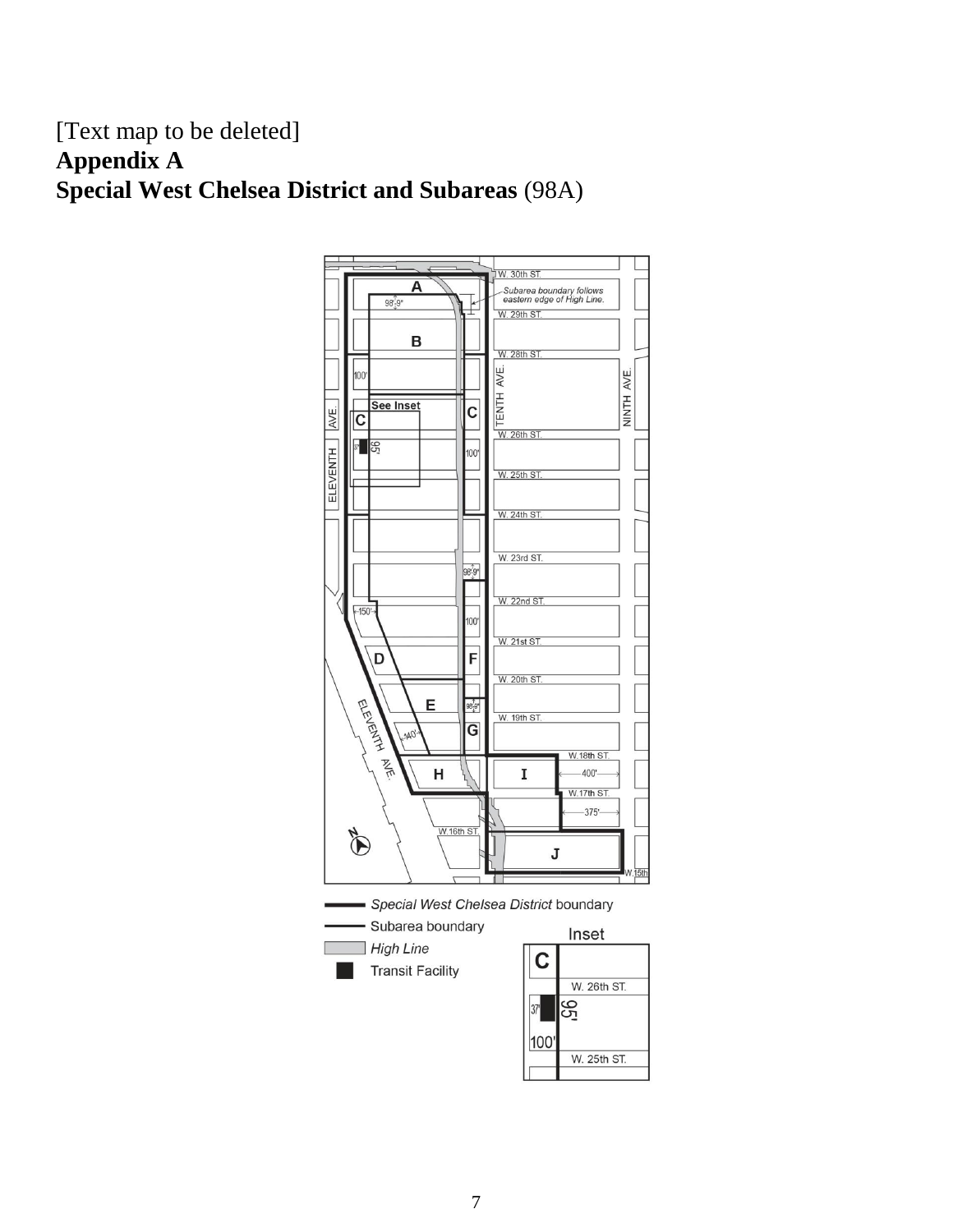#### [Text map to be added] **Appendix A Special West Chelsea District and Subareas** (98A)

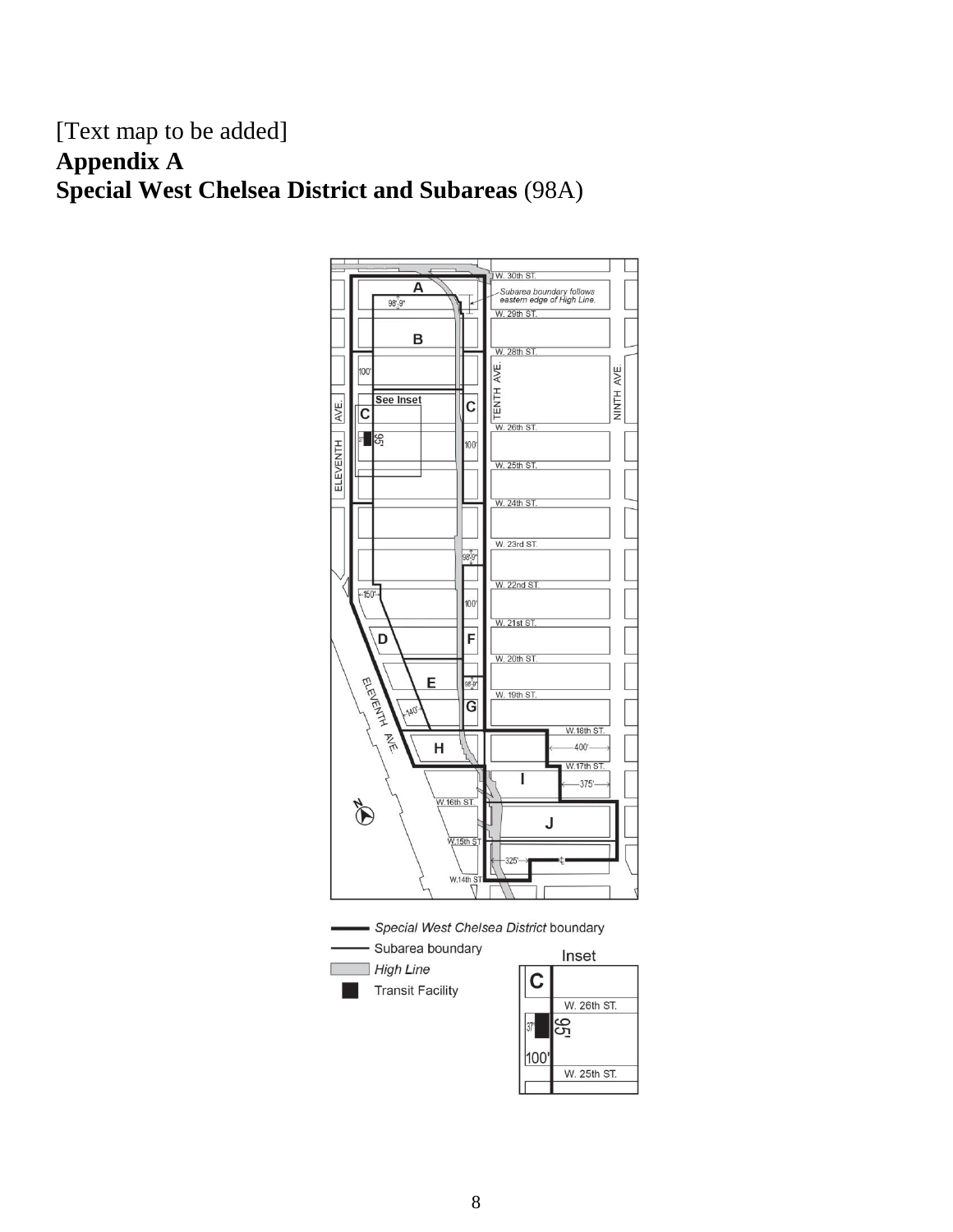#### [Text map to be deleted] **Appendix B High Line Transfer Corridor Location** (98B)

![](_page_9_Figure_1.jpeg)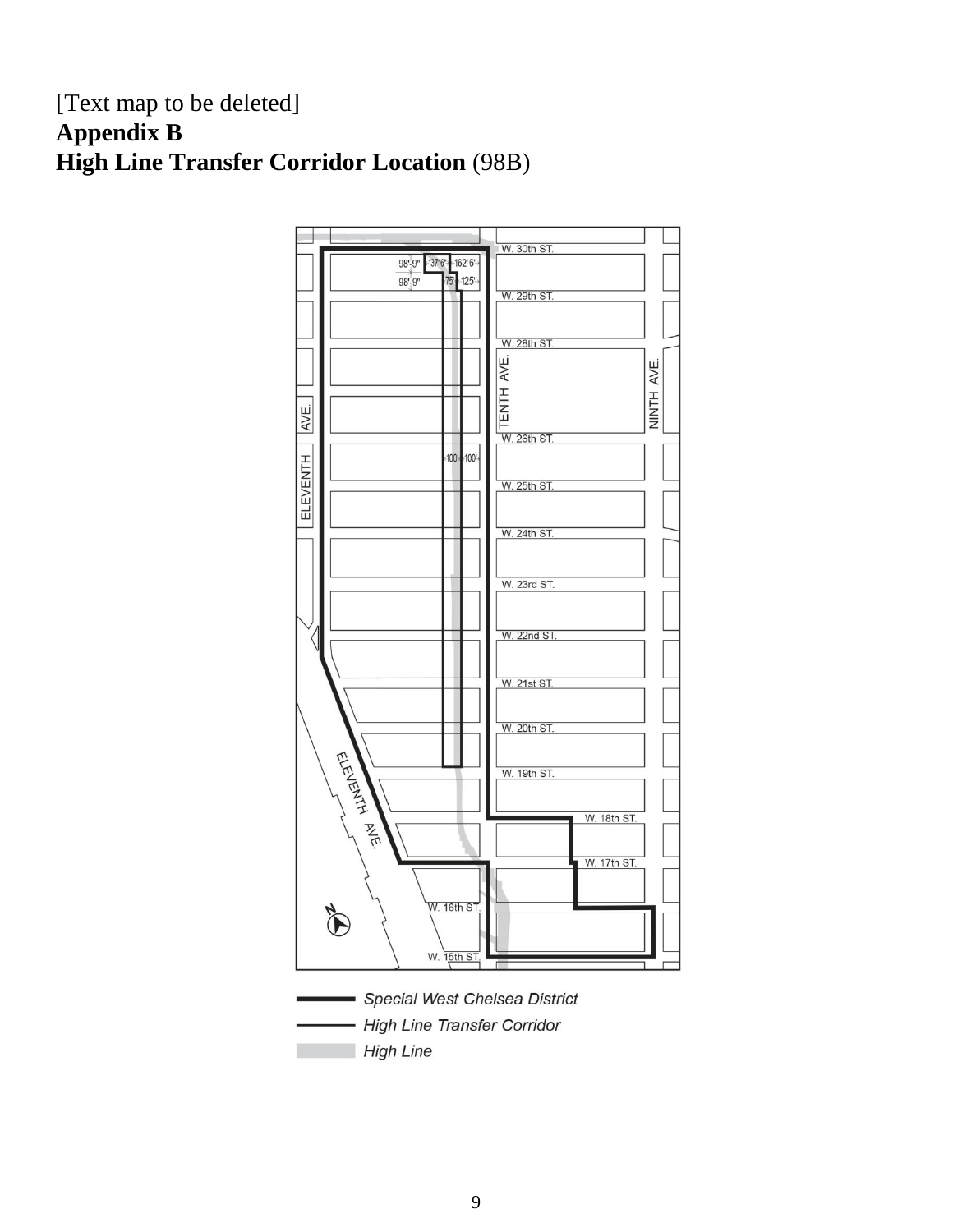#### [Text map to be added] **Appendix B High Line Transfer Corridor Location** (98B)

![](_page_10_Figure_1.jpeg)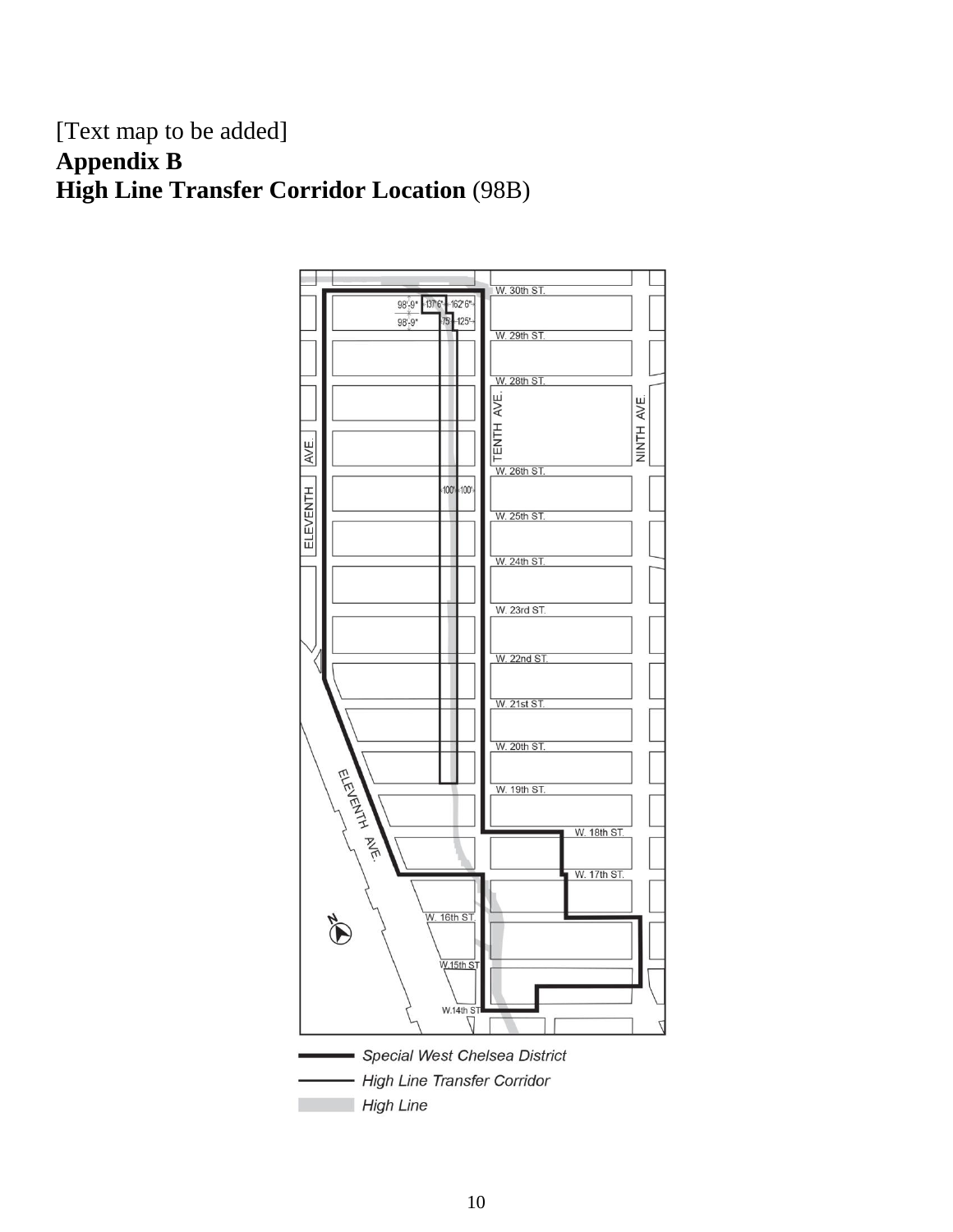### **L.U. NO. 165 SPECIAL WEST CHELSEA DISTRICT EXPANSION**

#### **MANHATTAN CB - 4 C 150101 ZMM**

Application submitted by the Department of City Planning pursuant to Sections 197-c and 201 of the New York City Charter for an amendment to the Zoning Map, Section No. 8b, establishing a Special West Chelsea District (WCh) bounded by West 15th Street, Ninth Avenue, a line midway between West 15th Street and West Fourteenth Street, a line 325 feet easterly of Tenth Avenue, West Fourteenth Street, and Tenth Avenue, as shown on a diagram (for illustrative purposes only) dated September 2, 2014, and subject to the conditions of CEQR Declaration E-350.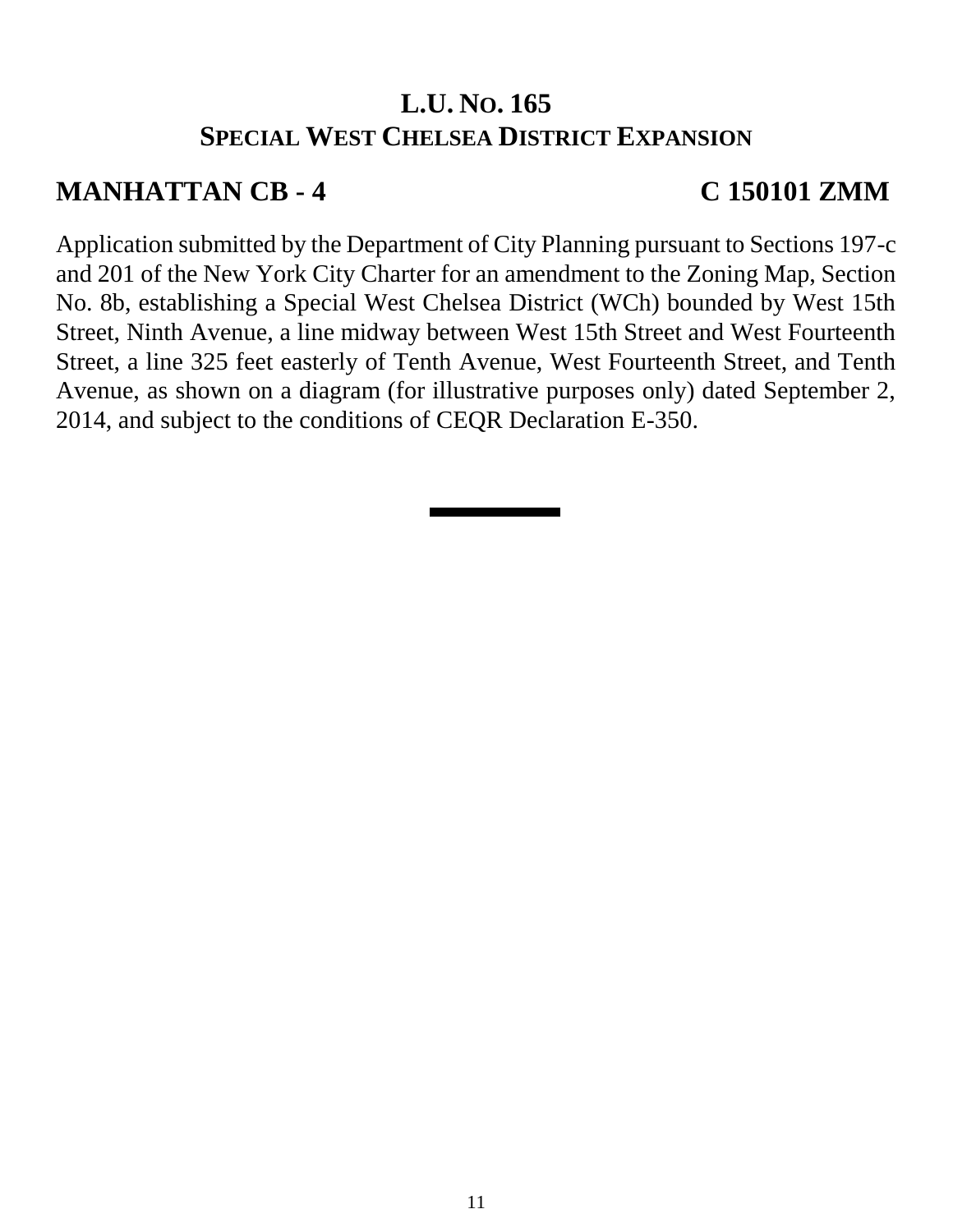#### **SUBCOMMITTEE ON LANDMARKS, PUBLIC SITING AND MARITIME USES**

The Subcommittee on Landmarks, Public Siting and Maritime Uses will hold a public hearing on the following matters in the **Council Committee Room, 16th Floor, 250 Broadway,** New York City, New York 10007, commencing at **11:00 A.M. on Tuesday, January 13, 2015:**

#### **L.U. NO. 158**

*Public Hearing held on December 15, 2014 at the meeting of the Subcommittee on Landmarks, Public Siting & Maritime Uses and laid over. Application withdrawn by applicant on January 7, 2015 (M. 214).* 

# **SOUTH BROOKLYN MARINE TERMINAL BROOKLYN CB - 7 20155247 PNK**

Application pursuant to §1301 (2) (f) of the New York City Charter concerning a proposed maritime lease between the New York City Department of Small Business Services and the New York City Economic Development Corporation for approximately 72 acres of City-owned land, known as the South Brooklyn Marine Terminal, located at 81 39<sup>th</sup> Street (Block 662, Lots 136 and parts of Lots 1, 130 and 155), Borough of Brooklyn.

**NOTE: This application is subject to a motion to file pursuant to withdrawal by the Applicant to remove it from Council Calendar pursuant to Council Rules.**

#### **L.U. NO. 166 DOERING-BOHACK HOUSE BROOKLYN CB - 4 20155174 HKK (N 150124 HKK)**

Designation (List No. 474, LP-2548) by the Landmarks Preservation Commission pursuant to Section 3020 of the New York City Charter of the Doering-Bohack House located at 1090 Greene Avenue (a/k/a 1 Goodwin Place) (Tax Map Block 3294, Lot 1), as an historic landmark.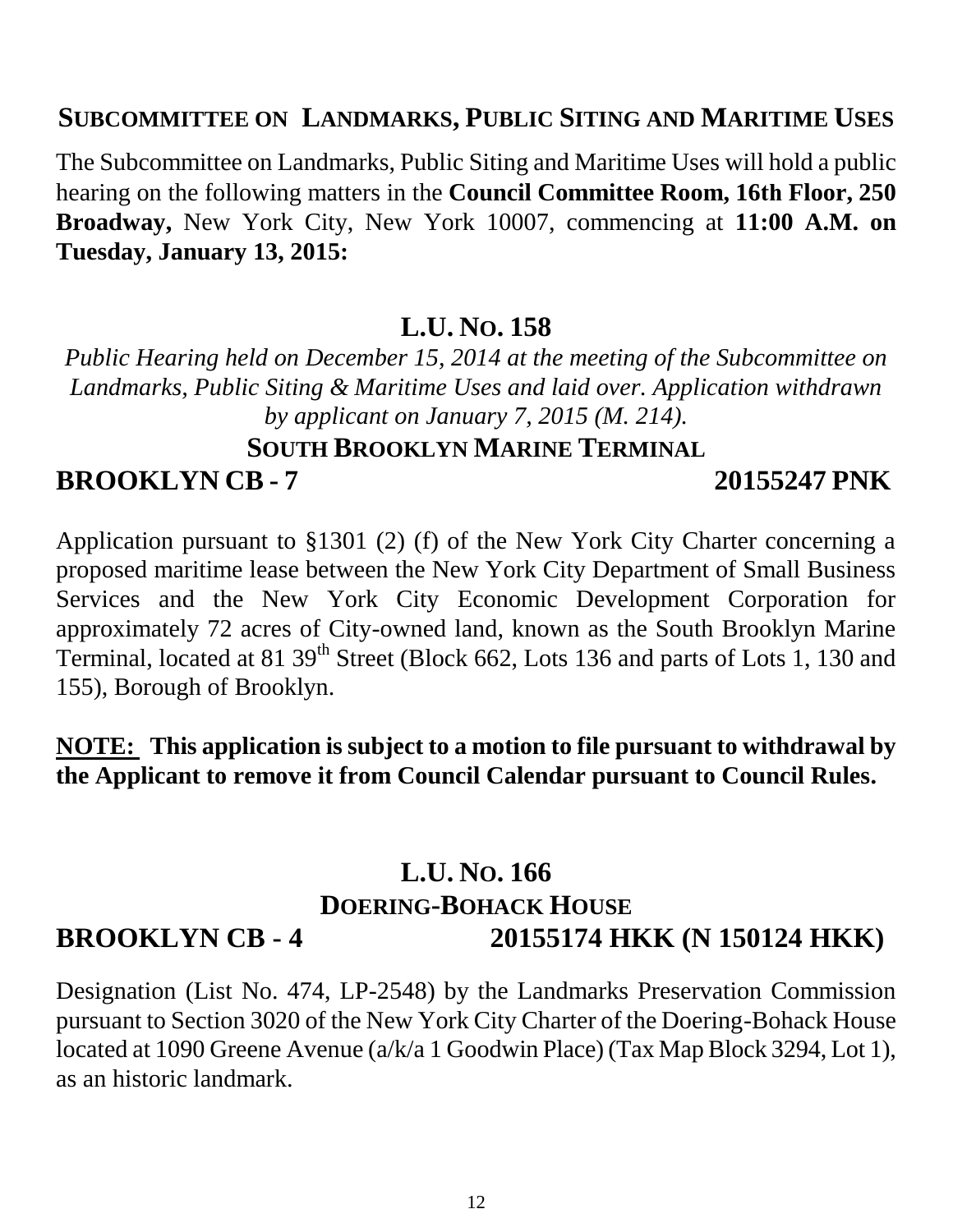### **L.U. NO. 167 FIRST GERMAN BAPTIST CHURCH MANHATTAN CB - 3 20155204 HKM (N 150157 HKM)**

Designation (List No. 475/LP-2475) by the Landmarks Preservation Commission pursuant to Section 3020 of the New York City Charter regarding the landmark designation of the First German Baptist Church (Later Ukrainian Autocephalic Orthodox Church of St. Volodymyr/Later Congregation Tifereth Israel – Town and Village Synagogue located at 334 East  $14^{th}$  Street (a/k/a 334-336 East  $14^{th}$  Street) (Tax Map Block 455, Lot 24), as an historic landmark.

#### **L.U. NO. 168 MILLS HOTEL NO. 3 MANHATTAN CB - 5 20155203 HKM (N 150158 HKM)**

Designation (List No. 475/LP-2424) by the Landmarks Preservation Commission pursuant to Section 3020 of the New York City Charter regarding the landmark designation of the Mills Hotel No. 3 located at 485 Seventh Avenue (a/k/a 481-489 Seventh Avenue, 155-163 West  $36<sup>th</sup>$  Street) (Tax Map Block 812, Lot 1), as an historic landmark.

#### **SUBCOMMITTEE ON PLANNING, DISPOSITIONS AND CONCESSIONS**

The Subcommittee on Planning, Dispositions and Concessions public hearing scheduled for **Tuesday, January 13, 2015** in the **Council Committee Room, 16th Floor, 250 Broadway,** New York City, New York 10007, **has been DEFERRED**.